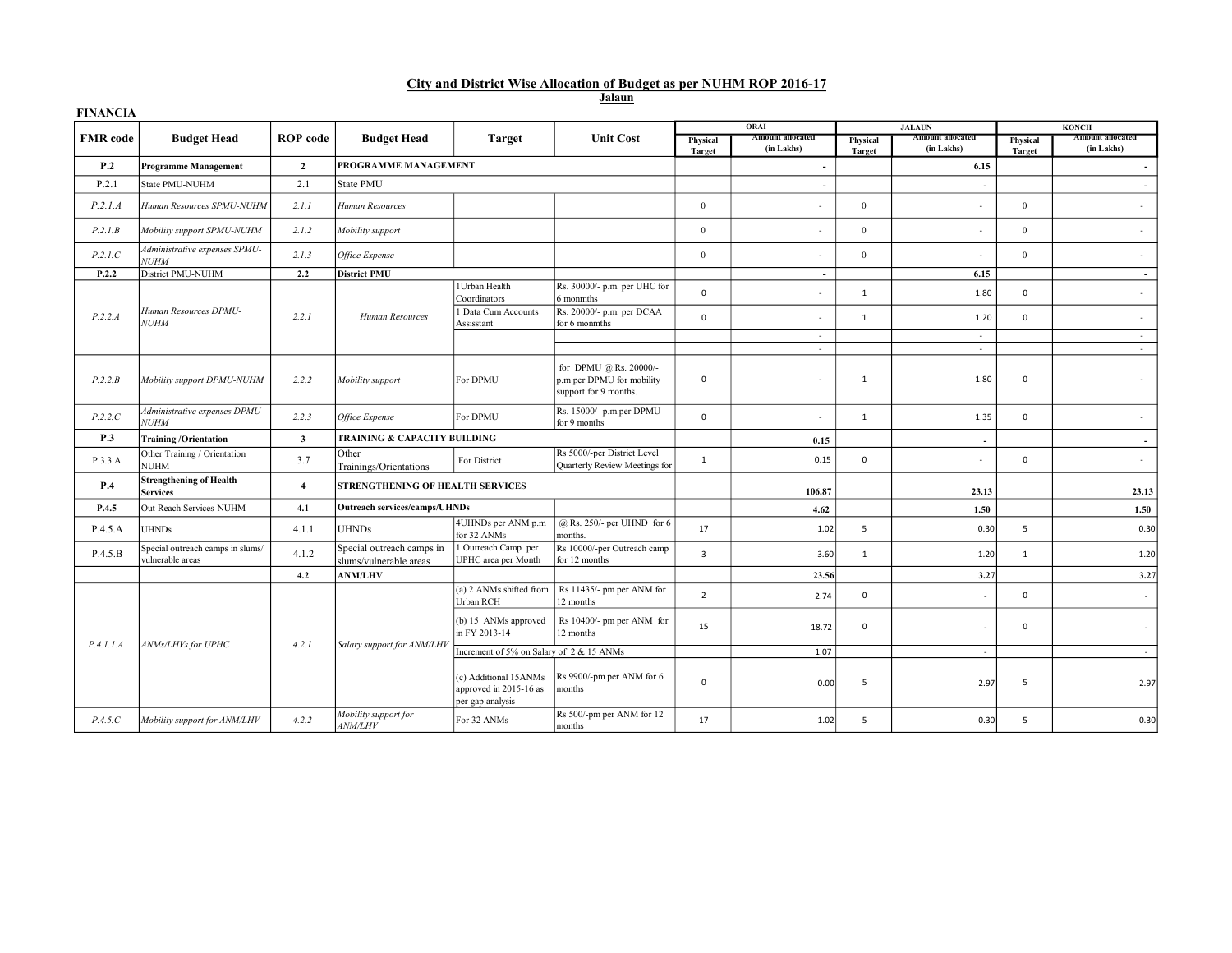### Jalaun City and District Wise Allocation of Budget as per NUHM ROP 2016-17

| <b>FINANCIA</b> |                          |                 |                                                                                         |                                                                                                     |                                                                                        |                           | ORAI                                  |                    | <b>JALAUN</b>                  |                           | <b>KONCH</b>                   |
|-----------------|--------------------------|-----------------|-----------------------------------------------------------------------------------------|-----------------------------------------------------------------------------------------------------|----------------------------------------------------------------------------------------|---------------------------|---------------------------------------|--------------------|--------------------------------|---------------------------|--------------------------------|
| <b>FMR</b> code | <b>Budget Head</b>       | <b>ROP</b> code | <b>Budget Head</b>                                                                      | <b>Target</b>                                                                                       | <b>Unit Cost</b>                                                                       | Physical<br><b>Target</b> | <b>Amount allocated</b><br>(in Lakhs) | Physical<br>Target | Amount allocated<br>(in Lakhs) | Physical<br><b>Target</b> | Amount allocated<br>(in Lakhs) |
|                 |                          | 4.3             | Urban PHC (UPHC)                                                                        |                                                                                                     |                                                                                        |                           | 78.69                                 |                    | 18.36                          |                           | 18.36                          |
| P.4.4.2.A       | Equipment for UPHC       | 4.3.1           | Renovation/upgradation of<br>existing facility to UPHC                                  | For Mini Autoclave,<br>Microscope &<br>Equipments to ANMs                                           | Rs. 1.00 Lakh per UPHC for<br>6 UPHCs                                                  | 3                         | 3.00                                  | $\mathbf{1}$       | 1.00                           | $\mathbf{1}$              | 1.00                           |
| P.4.2.1.A       | UPHC-NC                  | 4.3.2           | <b>Building of new UPHC</b>                                                             |                                                                                                     |                                                                                        |                           |                                       |                    |                                |                           |                                |
|                 |                          | 4.3.3           |                                                                                         |                                                                                                     | Operation cost support for running UPHC (other than untied grants and medicines &      |                           | 55.44                                 |                    | 10.61                          |                           | 10.61                          |
|                 |                          | 4.3.3.1         | Human Resource                                                                          |                                                                                                     |                                                                                        |                           | 47.52                                 |                    | 7.97                           |                           | 7.97                           |
|                 |                          |                 |                                                                                         | (a) 2 Fulltime MOs<br>shifted from Urban RCH                                                        | Rs 41600/-p.m. Per MO for 12<br>months                                                 | $\overline{2}$            | 9.98                                  | $\bf{0}$           | $\sim$                         | $\mathbf{0}$              | $\epsilon$                     |
| P.4.1.3.1.A     | MO at UPHC Full-time     |                 |                                                                                         | (b) 1 Fulltime MOs<br>approved in 2013-<br>14&2014-15                                               | Rs 37800/month/MO for 12<br>months                                                     | $\mathbf{1}$              | 4.54                                  | $\mathbf{0}$       | $\sim$                         | $\mathbf{0}$              | $\sim$                         |
|                 |                          |                 |                                                                                         | Increment of 5% on Salary of 2 & 1 Mos                                                              |                                                                                        |                           | 0.73                                  |                    | $\sim$                         |                           | $\sim$                         |
|                 |                          | 4.3.3.1.1       | MO salary                                                                               | (c) 3 Full time Mos<br>approved for new UPHCs                                                       | Rs 36000/-p.m. per MO for 6<br>months                                                  | $\theta$                  | $\sim$                                | $\mathbf{1}$       | 2.16                           | $\overline{1}$            | 2.16                           |
|                 |                          |                 |                                                                                         | (d) 3 Parttime MO                                                                                   | Rs 21600/-p.m. Per MO for 12                                                           | $\overline{3}$            | 7.78                                  | $\mathbf{0}$       | 0.00                           | $\mathbf{0}$              | 0.00                           |
|                 |                          |                 |                                                                                         | Increment of 5% on Salary of 3 Mos                                                                  |                                                                                        |                           | 0.39                                  |                    | ×,                             |                           |                                |
| P.4.1.3.1.B     | MO at UPHC Part-time     |                 |                                                                                         | (e) 3 Part time Mos<br>approved for new UPHCs months                                                | Rs 21600/-p.m.per MO for 6                                                             | $\mathbf{0}$              | $\epsilon$                            | $\mathbf{1}$       | 1.30                           | $\mathbf{1}$              | 1.30                           |
|                 | Staff nurse for UPHC     |                 | Salary of paramedical&<br>nursing staff (Staff Nurse/Lab<br>Technician/Pharmcist/Other) | (a) 2Staff Nurses shifted<br>from Urban RCH                                                         | Rs 19060/-pm per SN for 12<br>months                                                   | $\overline{2}$            | 4.57                                  | $\mathbf 0$        | $\sim$                         | $\mathsf 0$               | $\sim$                         |
| P.4.1.2.A       |                          |                 |                                                                                         | (b) 3Staff Nurses (2 SNs<br>per UPHC for 1New<br>UPHC & 1 additional SN<br>for 1 UPHCs each shifted | Rs 17325/-pm per SN for 12<br>months                                                   | $\overline{3}$            | 6.24                                  | $\mathsf 0$        |                                | $\mathbf 0$               | $\sim$                         |
|                 |                          |                 |                                                                                         | Increment of 5% on Salary of 2 & 3 SNs                                                              |                                                                                        |                           | 0.54                                  |                    | $\overline{\phantom{a}}$       |                           | $\sim$                         |
|                 |                          |                 |                                                                                         | 3 New UPHC                                                                                          | (c) 2 SNs per UPHCs for $\vert$ Rs 16500/-pm per SN for 6<br>months                    | $\mathsf 0$               | $\sim$                                | $\overline{2}$     | 1.98                           | $\overline{2}$            | 1.98                           |
|                 |                          | 4.3.3.1.2       |                                                                                         | (d) 3 Pharmacist<br>Increment of 5% on Salary of 3 Pharmacist                                       | Rs 17325/-pm per Pharmacist<br>for 12 months                                           | $\overline{3}$            | 6.24<br>0.31                          | $\mathbf 0$        | $\epsilon$<br>0.00             | $\mathbf 0$               | $\epsilon$<br>0.00             |
| P.4.1.6.4       | Pharmacists at UPHC      |                 |                                                                                         | (e)1 Pharmacist per<br>UPHC for 3 new UPHC                                                          | Rs 16500/-pm per Pharmacist<br>for 6 months                                            | $\mathsf 0$               | $\sim$                                | 1                  | 0.99                           | $\mathbf 1$               | 0.99                           |
|                 |                          |                 |                                                                                         | (f) 3 Lab Technician                                                                                | Rs12400 /-pm per Lab<br>Technician for 12 months                                       | $\overline{\mathbf{3}}$   | 4.46                                  | $\mathsf{o}\,$     | $\bar{z}$                      | $\mathsf 0$               | $\sim$                         |
| P.4.1.5.A       | Lab Technicians at UPHC  |                 |                                                                                         | Increment of 5% on Salary of 3 LTs                                                                  |                                                                                        |                           | 0.22                                  |                    | 0.00                           |                           | 0.00                           |
|                 |                          |                 |                                                                                         | (g)1 Lab Technician per<br>UPHC for 3 new UPHCs                                                     | Rs 11800/-pm per Lab<br>Technician for 6 months                                        | $\mathsf 0$               | 0.00                                  | $\mathbf{1}$       | 0.71                           | $\mathbf{1}$              | 0.71                           |
| P.4.1.10.A      | Other Support staff-NUHM | 4.3.3.1.3       | Salary of support staff (non<br>clinical staff)                                         | Lumpsum amount<br>approved for outsourcing<br>support services. Budget                              | Rs 5717/- p.m. per Sweeper<br>cum Chowkidarfor 2 Sweeper<br>cum Chowkidar for 6 months | $\overline{2}$            | 0.69                                  | $\mathsf 0$        | $\sim$                         | $\mathsf 0$               |                                |
|                 |                          |                 |                                                                                         | for 6 months allocated as<br>per approval from last<br>year.                                        | Rs 14000/-pm per UPHC for<br>support staff for 6 months                                | $\mathbf{1}$              | 0.84                                  | 1                  | 0.84                           | $\mathbf{1}$              | 0.84                           |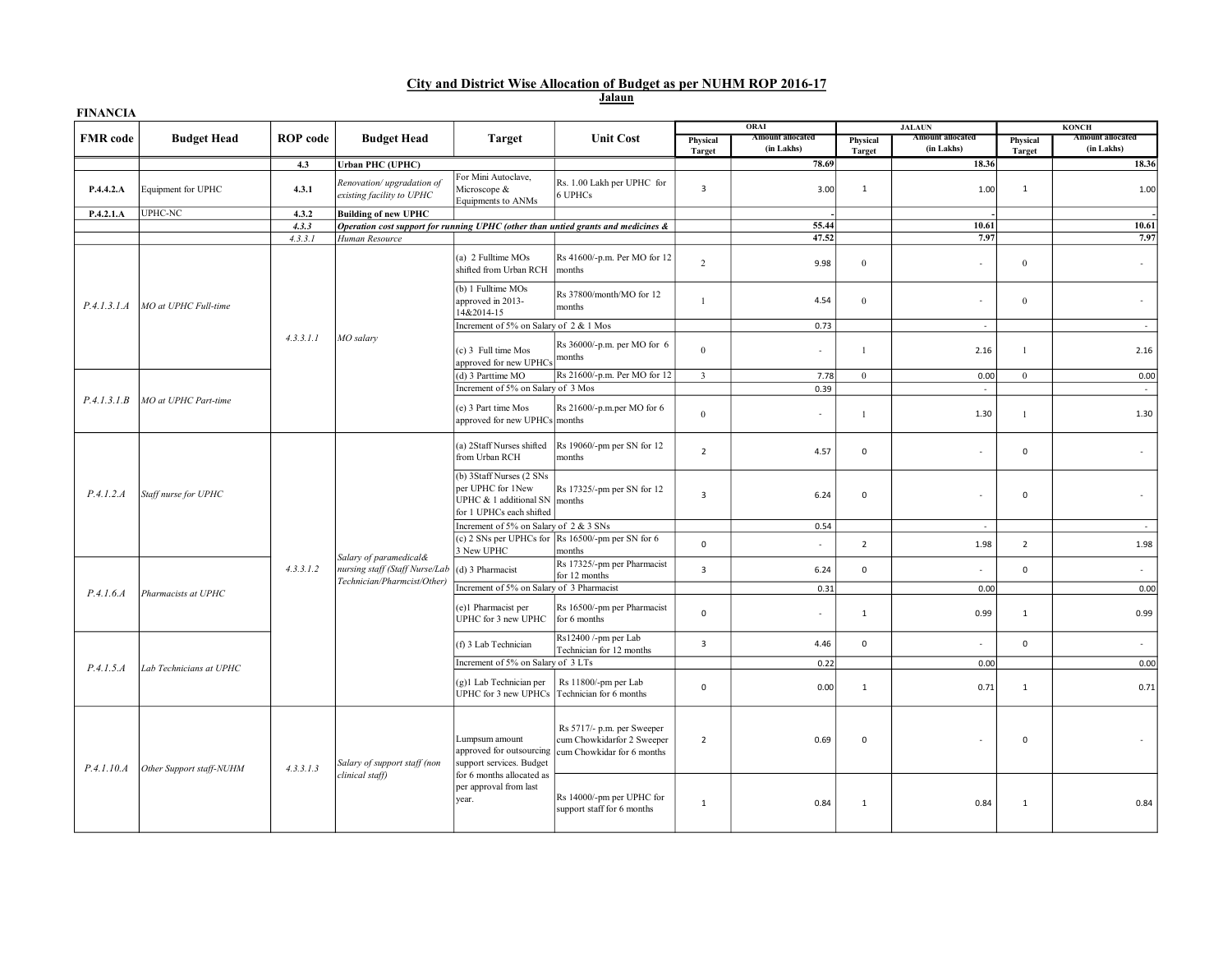# Jalaun City and District Wise Allocation of Budget as per NUHM ROP 2016-17

| <b>FINANCIA</b> |                                                   |                 |                                               |                                                                                 |                                                                              |                         |                                       |                           |                                       |                           |                                       |
|-----------------|---------------------------------------------------|-----------------|-----------------------------------------------|---------------------------------------------------------------------------------|------------------------------------------------------------------------------|-------------------------|---------------------------------------|---------------------------|---------------------------------------|---------------------------|---------------------------------------|
|                 |                                                   |                 |                                               |                                                                                 |                                                                              |                         | ORAI                                  |                           | <b>JALAUN</b>                         |                           | <b>KONCH</b>                          |
| <b>FMR</b> code | <b>Budget Head</b>                                | <b>ROP</b> code | <b>Budget Head</b>                            | <b>Target</b>                                                                   | <b>Unit Cost</b>                                                             | Physical<br>Target      | <b>Amount allocated</b><br>(in Lakhs) | Physical<br><b>Target</b> | <b>Amount allocated</b><br>(in Lakhs) | Physical<br><b>Target</b> | <b>Amount allocated</b><br>(in Lakhs) |
| P.4.2.3.B       | Operational Expenses of UPHCs<br>(excluding rent) | 4.3.3.2         | Office Expenses                               | (a) 6 UPHCs                                                                     | Rs 7000/-pm per UPHC for 12<br>months                                        | $\overline{\mathbf{3}}$ | 2.52                                  | $\mathbf{1}$              | 0.84                                  | 1                         | 0.84                                  |
|                 |                                                   |                 | Others (e.g. hiring of                        | For6 rented building                                                            | Rs 15000/-pm per UPHC for6<br>UPHCs for 6 months                             | $\overline{3}$          | 2.70                                  | $\mathbf{1}$              | 0.90                                  | $\overline{1}$            | 0.90                                  |
| P.4.2.3.A       | Rent for UPHC                                     | 4.3.3.3         | premises/mobile PHC)                          | For 6 rented building                                                           | Rs 15000/-pm per UPHC for 6<br>UPHCs for 6 months                            | $\overline{3}$          | 2.70                                  | $\mathbf{1}$              | 0.90                                  | $\overline{1}$            | 0.90                                  |
| P.4.3.1.A       | Untied Grant UPHC Government<br><b>Building</b>   |                 |                                               | 50% of Untied Grants (It<br>has already been kept as                            |                                                                              |                         | ٠                                     |                           | ٠                                     |                           | $\overline{\phantom{a}}$              |
| P.4.3.1.B       | Untied Grant UPHC Rented<br><b>Building</b>       | 4.3.4           | Untied grants to UPHC                         | committed at District,<br>hence no additional fund<br>is being provided again.) | Rs. 1.00 Lakhs for 6 UPHCs<br>functioning in Rented<br><b>Buildings</b>      |                         | $\overline{\phantom{a}}$              |                           | $\overline{\phantom{a}}$              |                           | $\overline{\phantom{a}}$              |
| P.4.4.1         | Procurement of Drugs                              | 4.3.5           | Medicines & consumables for UPHC              |                                                                                 |                                                                              |                         | 20.25                                 |                           | 6.75                                  |                           | 6.75                                  |
| P.4.4.1.A       | Drugs for UPHC                                    | 4.3.5.1         | Emergency drugs                               | for6 UPHCs                                                                      | Rs 6.75 Lakhs per UPHC                                                       | $\overline{3}$          | 20.25                                 | 1                         | 6.75                                  | 1                         | 6.75                                  |
|                 |                                                   | 4.4             | Urban CHC (UCHC)/Satellite/Referral Hospitals |                                                                                 |                                                                              |                         |                                       |                           |                                       |                           |                                       |
| P.4.2.1.B       | UCHC-NC                                           | 4.4.1           | Capital cost support for                      |                                                                                 |                                                                              |                         |                                       |                           |                                       |                           |                                       |
| P.4.2.2.C       | Maternity Homes -R/U                              |                 | new UCHC                                      |                                                                                 |                                                                              |                         |                                       |                           |                                       |                           |                                       |
|                 |                                                   | 4.4.2           | <b>Human Resource</b>                         |                                                                                 |                                                                              |                         |                                       |                           |                                       |                           |                                       |
| P.4.1.4.4       | Obstetrician / Gyanecologist at<br><b>UCHC</b>    |                 |                                               |                                                                                 |                                                                              | $^{\circ}$              | ٠                                     | $\mathbf{0}$              | $\overline{\phantom{a}}$              | $\mathbf 0$               | $\overline{\phantom{a}}$              |
| P.4.1.4.B       | Paediatrician at UCHC                             |                 |                                               |                                                                                 |                                                                              | $\mathbf{0}$            | $\sim$                                | $\mathbf 0$               | $\sim$                                | $\mathbf 0$               | $\sim$                                |
| P.4.1.4.C       | Anaesthetist at UCHC                              | 4.4.2.1         | Specialist, MO, SN                            |                                                                                 |                                                                              | $\mathbf 0$             | $\sim$                                | $\mathbf 0$               | $\overline{\phantom{a}}$              | $\mathbf 0$               | $\sim$                                |
| P.4.1.4.F       | Radiologist at UCHC                               |                 |                                               |                                                                                 |                                                                              | $\mathsf 0$             | $\sim$                                | $\mathbf 0$               | $\sim$                                | $\mathsf 0$               | $\sim$                                |
| P.4.1.4.6       | Other Specialists including<br>Dentists at UCHC   |                 |                                               |                                                                                 |                                                                              | $\mathsf 0$             | ٠                                     | $\mathbf 0$               | ٠                                     | $\mathbf 0$               | $\sim$                                |
| P.4.1.2.B       | Staff nurse for UCHC                              |                 |                                               |                                                                                 |                                                                              | $\mathbf 0$             | $\sim$                                | $\mathbf 0$               | $\sim$                                | $\mathbf 0$               | $\sim$                                |
| P.4.1.9.4       | DEO cum Accountant-NUHM                           | 4.4.2.2         | Paramedic, Support Staff                      |                                                                                 |                                                                              | $\mathbf{0}$            | ٠                                     | $\mathbf 0$               | $\sim$                                | $\mathbf 0$               | $\sim$                                |
|                 |                                                   |                 | (KEPT BLANK IN ROP)                           |                                                                                 |                                                                              |                         | $\sim$                                |                           | $\overline{\phantom{a}}$              |                           | $\sim$                                |
| P.4.1.10. A     | Other Support staff-NUHM                          |                 |                                               |                                                                                 |                                                                              | $^{\circ}$              | ×                                     | $\mathbf{0}$              | ٠                                     | $\mathbf 0$               | $\sim$                                |
| 4.4.3           | Untied grants for UCHC                            | 4.4.3           | Untied grants for UCHC                        |                                                                                 |                                                                              |                         |                                       |                           |                                       |                           |                                       |
| P.9             | <b>IEC/BCC - NUHM</b>                             | 4.6             | <b>IEC/BCC</b>                                |                                                                                 |                                                                              |                         |                                       |                           |                                       |                           |                                       |
| P.9.A           | <b>Print Media-NUHM</b>                           |                 |                                               |                                                                                 |                                                                              |                         |                                       |                           |                                       |                           |                                       |
| P.6             | <b>Community Processes-NUHM</b>                   | 6               | <b>Community Processes</b>                    |                                                                                 |                                                                              |                         | 2.79                                  |                           | 0.93                                  |                           | 0.83                                  |
| P.6.1           | <b>ASHA(URBAN)</b>                                | 6.2             | <b>ASHA</b> (urban)                           |                                                                                 |                                                                              |                         | 2.79                                  |                           | 0.93                                  |                           | 0.83                                  |
| P.6.1.B         | <b>ASHA Incentives (URBAN)</b>                    | 6.2.1           | Asha incentive                                | <b>ASHA</b> incentive                                                           | Rs. 1000 p.m. per ASHA for<br>51 ASHA for 9 months                           | 27                      | 2.43                                  | 9                         | 0.81                                  | 8                         | 0.72                                  |
| P.6.1.C         | <b>ASHA Drug kits</b><br>ASHA(URBAN)              |                 |                                               | ASHA kit                                                                        | Rs.750/- per ASHA kit per<br><b>ASHA</b>                                     | 27                      | 0.2025                                | 9                         | 0.0675                                | 8                         | 0.06                                  |
| P.6.1.E         | Other Costs(badge, uniform,ID<br>etc) (URBAN)     | 6.2.2           | Asha drug kits and HBNC<br>kits               | ASHA dress, ASHA<br>register                                                    | Rs. 450/- per ASHA Dress &<br>Rs. 150 per ASHA for printing<br>of Registers. | 27                      | 0.162                                 | 9                         | 0.054                                 | 8                         | 0.048                                 |
|                 |                                                   |                 | Total $(1+2+3+4+5+6+7+8)$                     |                                                                                 |                                                                              |                         | 109.82                                |                           | 30.22                                 |                           | 23.96                                 |

## Note 1 :

Districts shall book the expenditure in FMR Codes & respective heads and not in ROP Codes.

Note 2 : HR Increment calculated @ 5% for above approvals.Overall 5% increment has been approved for all the existing positions & has been calculated seperately. Annual increment will only be applicable to existing HR. HR/Staff who of satisfactory service, will be eligible for increment.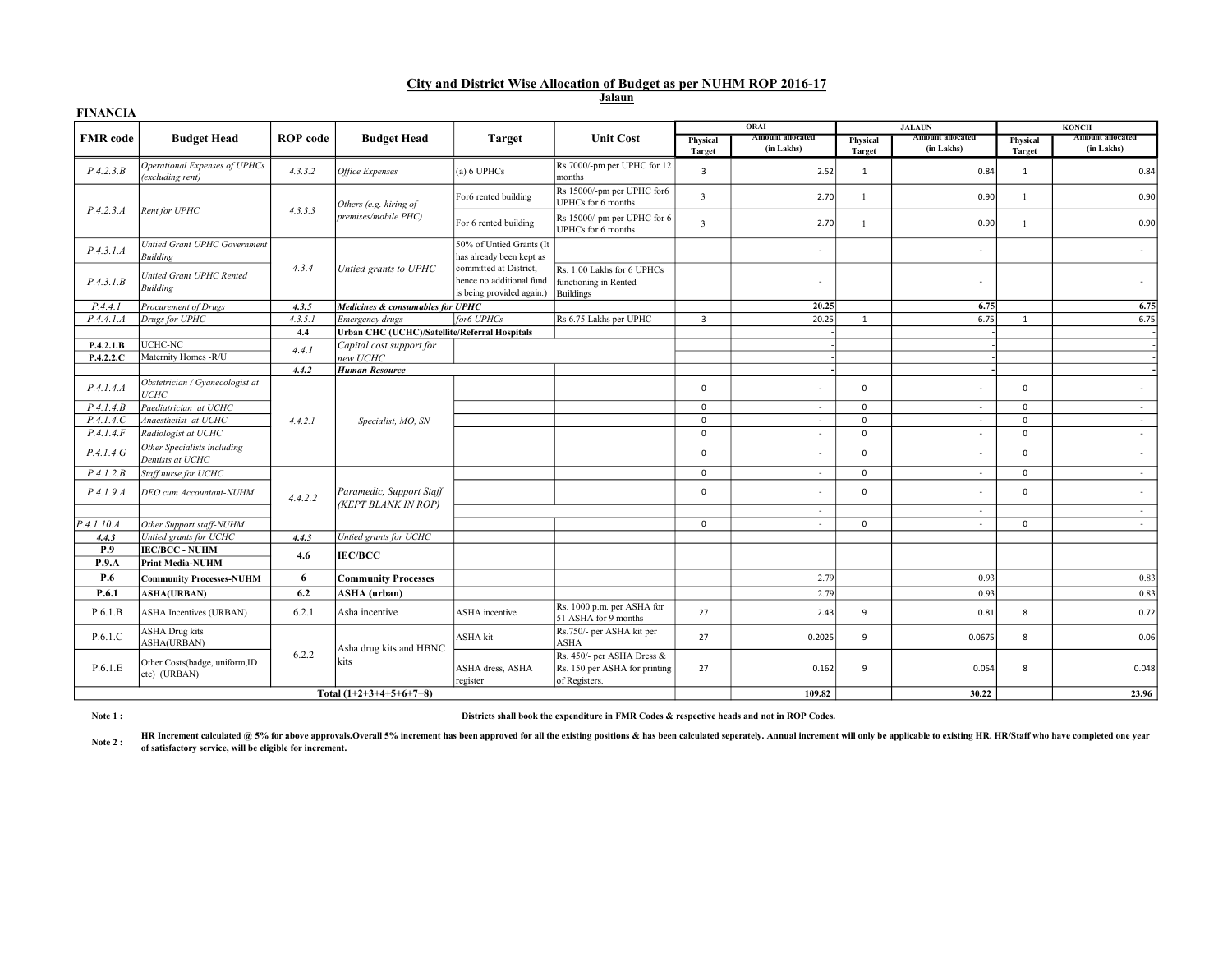# City and District Wise Allocation of Budget as

Jalaun

| <b>FINANCIA</b> |                                                      |                 |                                                     |                                                                     |                                                                              |                    |                                       |                           |                                |
|-----------------|------------------------------------------------------|-----------------|-----------------------------------------------------|---------------------------------------------------------------------|------------------------------------------------------------------------------|--------------------|---------------------------------------|---------------------------|--------------------------------|
|                 |                                                      |                 |                                                     |                                                                     |                                                                              |                    | <b>KALPI</b>                          |                           | <b>TOTAL</b>                   |
| <b>FMR</b> code | <b>Budget Head</b>                                   | <b>ROP</b> code | <b>Budget Head</b>                                  | <b>Target</b>                                                       | <b>Unit Cost</b>                                                             | Physical<br>Target | <b>Amount allocated</b><br>(in Lakhs) | Physical<br><b>Target</b> | Amount allocated<br>(in Lakhs) |
| P.2             | <b>Programme Management</b>                          | $\mathbf{2}$    | PROGRAMME MANAGEMENT                                |                                                                     |                                                                              |                    | $\overline{\phantom{a}}$              |                           | 6.15                           |
| P.2.1           | State PMU-NUHM                                       | 2.1             | <b>State PMU</b>                                    |                                                                     |                                                                              |                    | ÷,                                    |                           | $\overline{\phantom{a}}$       |
| P.2.1.A         | Human Resources SPMU-NUHM                            | 2.1.1           | Human Resources                                     |                                                                     |                                                                              | $\mathbf{0}$       |                                       | $\mathbf{0}$              | $\sim$                         |
| P.2.1.B         | Mobility support SPMU-NUHM                           | 2.1.2           | Mobility support                                    |                                                                     |                                                                              | $\mathbf{0}$       | ä,                                    | $\mathbf{0}$              | $\sim$                         |
| P.2.1.C         | Administrative expenses SPMU-<br><b>NUHM</b>         | 2.1.3           | Office Expense                                      |                                                                     |                                                                              | $\mathbf{0}$       |                                       | $\mathbf{0}$              | $\sim$                         |
| P.2.2           | District PMU-NUHM                                    | 2.2             | <b>District PMU</b>                                 |                                                                     |                                                                              |                    | $\overline{\phantom{a}}$              | $\bf{0}$                  | 6.15                           |
|                 |                                                      |                 |                                                     | 1Urban Health<br>Coordinators                                       | Rs. 30000/- p.m. per UHC for<br>6 monmths                                    | $\mathbf 0$        | ٠                                     | $\mathbf{1}$              | 1.80                           |
| P.2.2.A         | Human Resources DPMU-<br><b>NUHM</b>                 | 2.2.1           | Human Resources                                     | 1 Data Cum Accounts<br>Assisstant                                   | Rs. 20000/- p.m. per DCAA<br>for 6 monmths                                   | $\mathbf 0$        |                                       | $\mathbf{1}$              | 1.20                           |
|                 |                                                      |                 |                                                     |                                                                     |                                                                              |                    | $\sim$                                | $\mathsf 0$               | $\sim$                         |
|                 |                                                      |                 |                                                     |                                                                     |                                                                              |                    | $\sim$                                | $\Omega$                  | $\sim$                         |
| P.2.2.B         | Mobility support DPMU-NUHM                           | 2.2.2           | Mobility support                                    | For DPMU                                                            | for DPMU @ Rs. 20000/-<br>p.m per DPMU for mobility<br>support for 9 months. | 0                  | ×,                                    | 1                         | 1.80                           |
| P.2.2.C         | Administrative expenses DPMU-<br><b>NUHM</b>         | 2.2.3           | Office Expense                                      | For DPMU                                                            | Rs. 15000/- p.m.per DPMU<br>for 9 months                                     | $\mathbf 0$        | ä,                                    | $\mathbf{1}$              | 1.35                           |
| P.3             | <b>Training/Orientation</b>                          | $\mathbf{3}$    | TRAINING & CAPACITY BUILDING                        |                                                                     |                                                                              |                    | $\overline{a}$                        | $\bf{0}$                  | 0.15                           |
| P.3.3.A         | Other Training / Orientation<br><b>NUHM</b>          | 3.7             | Other<br>Trainings/Orientations                     | For District                                                        | Rs 5000/-per District Level<br>Quarterly Review Meetings for                 | $\mathsf 0$        |                                       | $\mathbf{1}$              | 0.15                           |
| P.4             | <b>Strengthening of Health</b><br><b>Services</b>    | $\overline{4}$  | STRENGTHENING OF HEALTH SERVICES                    |                                                                     |                                                                              |                    | 23.13                                 | $\bf{0}$                  | 176.27                         |
| P.4.5           | Out Reach Services-NUHM                              | 4.1             | <b>Outreach services/camps/UHNDs</b>                |                                                                     |                                                                              |                    | 1.50                                  | $\bf{0}$                  | 9.12                           |
| P.4.5.A         | <b>UHNDs</b>                                         | 4.1.1           | <b>UHNDs</b>                                        | 4UHNDs per ANM p.m<br>for 32 ANMs                                   | @ Rs. 250/- per UHND for 6<br>months.                                        | 5                  | 0.30                                  | 32                        | 1.92                           |
| P.4.5.B         | Special outreach camps in slums/<br>vulnerable areas | 4.1.2           | Special outreach camps in<br>slums/vulnerable areas | 1 Outreach Camp per<br>UPHC area per Month                          | Rs 10000/-per Outreach camp<br>for 12 months                                 | $\mathbf{1}$       | 1.20                                  | 6                         | 7.20                           |
|                 |                                                      | 4.2             | <b>ANM/LHV</b>                                      |                                                                     |                                                                              |                    | 3.27                                  | $\bf{0}$                  | 33.37                          |
|                 |                                                      |                 |                                                     | (a) 2 ANMs shifted from<br>Urban RCH                                | Rs 11435/- pm per ANM for<br>12 months                                       | $\mathbf 0$        |                                       | $\overline{2}$            | 2.74                           |
|                 |                                                      |                 |                                                     | $(b)$ 15 ANMs approved<br>in FY 2013-14                             | Rs 10400/- pm per ANM for<br>12 months                                       | 0                  | ÷,                                    | 15                        | 18.72                          |
| P.4.1.1.A       | ANMs/LHVs for UPHC                                   | 4.2.1           | Salary support for ANM/LHV                          | Increment of 5% on Salary of 2 & 15 ANMs                            |                                                                              |                    | ÷                                     | $\mathbf{0}$              | 1.07                           |
|                 |                                                      |                 |                                                     | (c) Additional 15ANMs<br>approved in 2015-16 as<br>per gap analysis | Rs 9900/-pm per ANM for 6<br>months                                          | 5                  | 2.97                                  | 15                        | 8.91                           |
| P.4.5.C         | Mobility support for ANM/LHV                         | 4.2.2           | Mobility support for<br><i>ANM/LHV</i>              | For 32 ANMs                                                         | Rs 500/-pm per ANM for 12<br>months                                          | 5                  | 0.30                                  | 32                        | 1.92                           |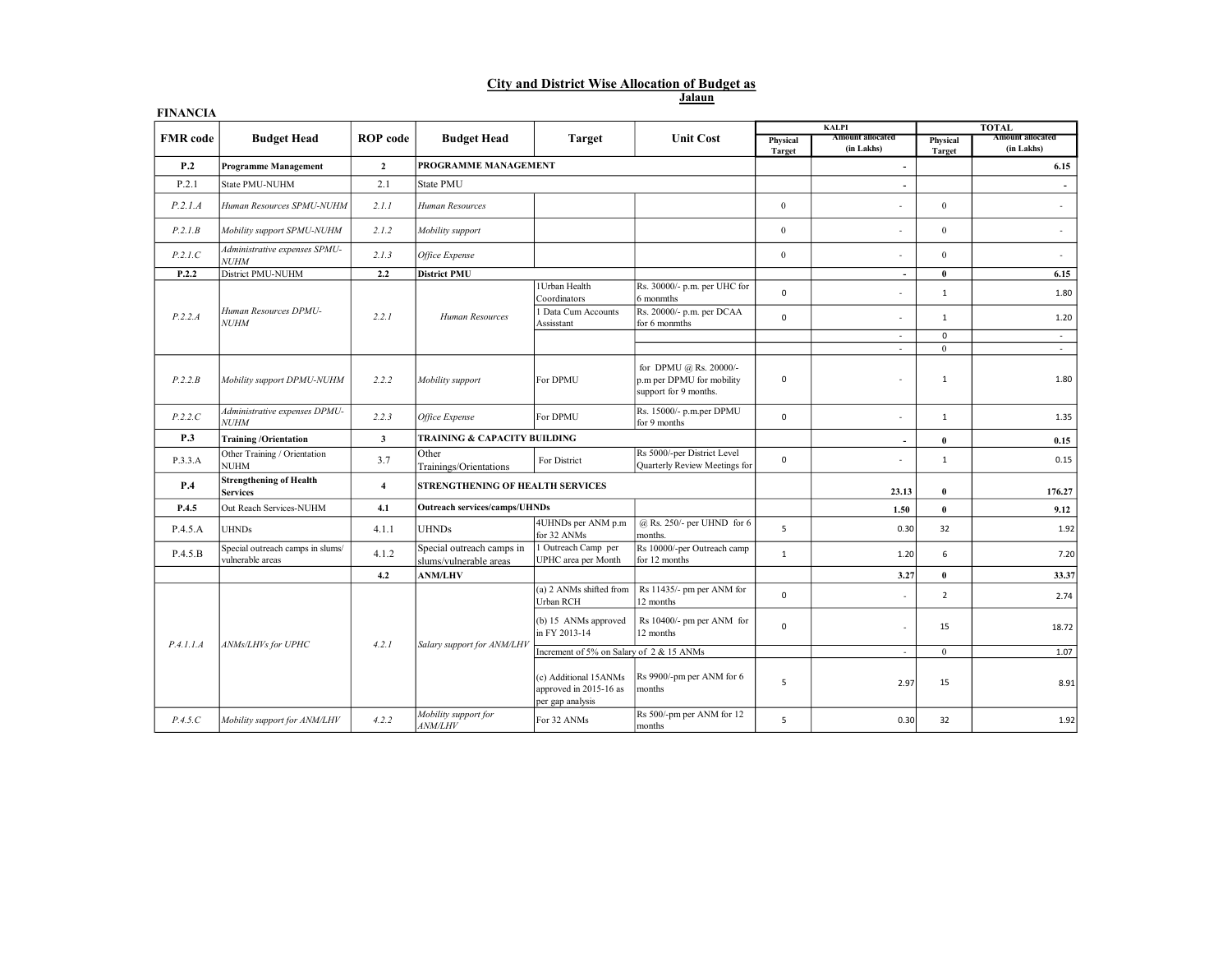### Jalaun City and District Wise Allocation of Budget as

| <b>FINANCIA</b> |                          |                 |                                                                                         |                                                                                                                                        |                                                                                        |                           |                                       |                           |                                         |
|-----------------|--------------------------|-----------------|-----------------------------------------------------------------------------------------|----------------------------------------------------------------------------------------------------------------------------------------|----------------------------------------------------------------------------------------|---------------------------|---------------------------------------|---------------------------|-----------------------------------------|
|                 |                          |                 |                                                                                         |                                                                                                                                        |                                                                                        |                           | <b>KALPI</b>                          |                           | <b>TOTAL</b><br><b>Amount allocated</b> |
| <b>FMR</b> code | <b>Budget Head</b>       | <b>ROP</b> code | <b>Budget Head</b>                                                                      | <b>Target</b>                                                                                                                          | <b>Unit Cost</b>                                                                       | Physical<br><b>Target</b> | <b>Amount allocated</b><br>(in Lakhs) | Physical<br><b>Target</b> | (in Lakhs)                              |
|                 |                          | 4.3             | <b>Urban PHC (UPHC)</b>                                                                 |                                                                                                                                        |                                                                                        |                           | 18.36                                 | $\bf{0}$                  | 133.79                                  |
| P.4.4.2.A       | Equipment for UPHC       | 4.3.1           | Renovation/upgradation of<br>existing facility to UPHC                                  | For Mini Autoclave,<br>Microscope &<br>Equipments to ANMs                                                                              | Rs. 1.00 Lakh per UPHC for<br>6 UPHCs                                                  | $\,1\,$                   | 1.00                                  | 6                         | 6.00                                    |
| P.4.2.1.A       | UPHC-NC                  | 4.3.2           | <b>Building of new UPHC</b>                                                             |                                                                                                                                        |                                                                                        |                           |                                       | $\bf{0}$                  |                                         |
|                 |                          | 4.3.3           |                                                                                         |                                                                                                                                        | Operation cost support for running UPHC (other than untied grants and medicines &      |                           | 10.61                                 | $\bf{0}$                  | 87.29                                   |
|                 |                          | 4.3.3.1         | Human Resource                                                                          |                                                                                                                                        |                                                                                        |                           | 7.97                                  | $\overline{\mathbf{0}}$   | 71.45                                   |
| P.4.1.3.1.A     | MO at UPHC Full-time     |                 |                                                                                         | (a) 2 Fulltime MOs<br>shifted from Urban RCH                                                                                           | Rs 41600/-p.m. Per MO for 12<br>months                                                 | $\mathbf{0}$              | $\sim$                                | $\sqrt{2}$                | 9.98                                    |
|                 |                          |                 |                                                                                         | (b) 1 Fulltime MOs<br>approved in 2013-<br>14&2014-15                                                                                  | Rs 37800/month/MO for 12<br>months                                                     | $\mathbf{0}$              | $\sim$                                | $\mathbf{1}$              | 4.54                                    |
|                 |                          |                 |                                                                                         | Increment of 5% on Salary of 2 & 1 Mos                                                                                                 |                                                                                        |                           | $\overline{\phantom{a}}$              | $\overline{0}$            | 0.73                                    |
|                 |                          | 4.3.3.1.1       | MO salary                                                                               | (c) 3 Full time Mos<br>approved for new UPHCs                                                                                          | Rs 36000/-p.m. per MO for 6<br>months                                                  | $\overline{1}$            | 2.16                                  | $\overline{\mathbf{3}}$   | 6.48                                    |
|                 |                          |                 |                                                                                         | (d) 3 Parttime MO                                                                                                                      | Rs 21600/-p.m. Per MO for 12                                                           | $\overline{0}$            | 0.00                                  | $\mathbf{3}$              | 7.78                                    |
|                 |                          |                 |                                                                                         | Increment of 5% on Salary of 3 Mos                                                                                                     |                                                                                        |                           | $\overline{\phantom{a}}$              | $\mathbf{0}$              | 0.39                                    |
| P.4.1.3.1.B     | MO at UPHC Part-time     |                 |                                                                                         | (e) 3 Part time Mos<br>approved for new UPHCs months                                                                                   | Rs 21600/-p.m.per MO for 6                                                             | $\mathbf{1}$              | 1.30                                  | 3                         | 3.89                                    |
|                 | Staff nurse for UPHC     |                 |                                                                                         | (a) 2Staff Nurses shifted<br>from Urban RCH                                                                                            | Rs 19060/-pm per SN for 12<br>months                                                   | $\mathsf 0$               | ×                                     | $\overline{2}$            | 4.57                                    |
| P.4.1.2.A       |                          |                 |                                                                                         | (b) 3Staff Nurses (2 SNs<br>per UPHC for 1New<br>UPHC & 1 additional SN<br>for 1 UPHCs each shifted                                    | Rs 17325/-pm per SN for 12<br>months                                                   | $\mathsf 0$               |                                       | 3                         | 6.24                                    |
|                 |                          |                 |                                                                                         | Increment of 5% on Salary of 2 & 3 SNs                                                                                                 |                                                                                        |                           | $\epsilon$                            | $\overline{0}$            | 0.54                                    |
|                 |                          |                 | Salary of paramedical&<br>uursing staff (Staff Nurse/Lab<br>Technician/Pharmcist/Other) | 3 New UPHC                                                                                                                             | (c) 2 SNs per UPHCs for $\vert$ Rs 16500/-pm per SN for 6<br>months                    | $\overline{2}$            | 1.98                                  | 6                         | 5.94                                    |
|                 |                          | 4.3.3.1.2       |                                                                                         | (d) 3 Pharmacist                                                                                                                       | Rs 17325/-pm per Pharmacist<br>for 12 months                                           | $\mathsf 0$               |                                       | $\overline{\mathbf{3}}$   | 6.24                                    |
| P.4.1.6.4       | Pharmacists at UPHC      |                 |                                                                                         | Increment of 5% on Salary of 3 Pharmacist                                                                                              |                                                                                        |                           | 0.00                                  | $\overline{0}$            | 0.31                                    |
|                 |                          |                 |                                                                                         | (e)1 Pharmacist per<br>UPHC for 3 new UPHC                                                                                             | Rs 16500/-pm per Pharmacist<br>for 6 months                                            | $\mathbf{1}$              | 0.99                                  | 3                         | 2.97                                    |
|                 |                          |                 |                                                                                         | (f) 3 Lab Technician                                                                                                                   | Rs12400 /-pm per Lab<br>Technician for 12 months                                       | $\mathsf 0$               | ×.                                    | $\overline{\mathbf{3}}$   | 4.46                                    |
| P.4.1.5.A       | Lab Technicians at UPHC  |                 |                                                                                         | Increment of 5% on Salary of 3 LTs                                                                                                     |                                                                                        |                           | 0.00                                  | $\overline{0}$            | 0.22                                    |
|                 |                          |                 |                                                                                         | (g)1 Lab Technician per<br>UPHC for 3 new UPHCs                                                                                        | Rs 11800/-pm per Lab<br>Technician for 6 months                                        | $\mathbf{1}$              | 0.71                                  | 3                         | 2.12                                    |
| P.4.1.10.A      | Other Support staff-NUHM | 4, 3, 3, 1, 3   | Salary of support staff (non<br>clinical staff)                                         | Lumpsum amount<br>approved for outsourcing<br>support services. Budget<br>for 6 months allocated as<br>per approval from last<br>year. | Rs 5717/- p.m. per Sweeper<br>cum Chowkidarfor 2 Sweeper<br>cum Chowkidar for 6 months | $\mathbf 0$               | ×                                     | $\mathbf 2$               | 0.69                                    |
|                 |                          |                 |                                                                                         |                                                                                                                                        | Rs 14000/-pm per UPHC for<br>support staff for 6 months                                | $\mathbf{1}$              | 0.84                                  | $\overline{a}$            | 3.36                                    |